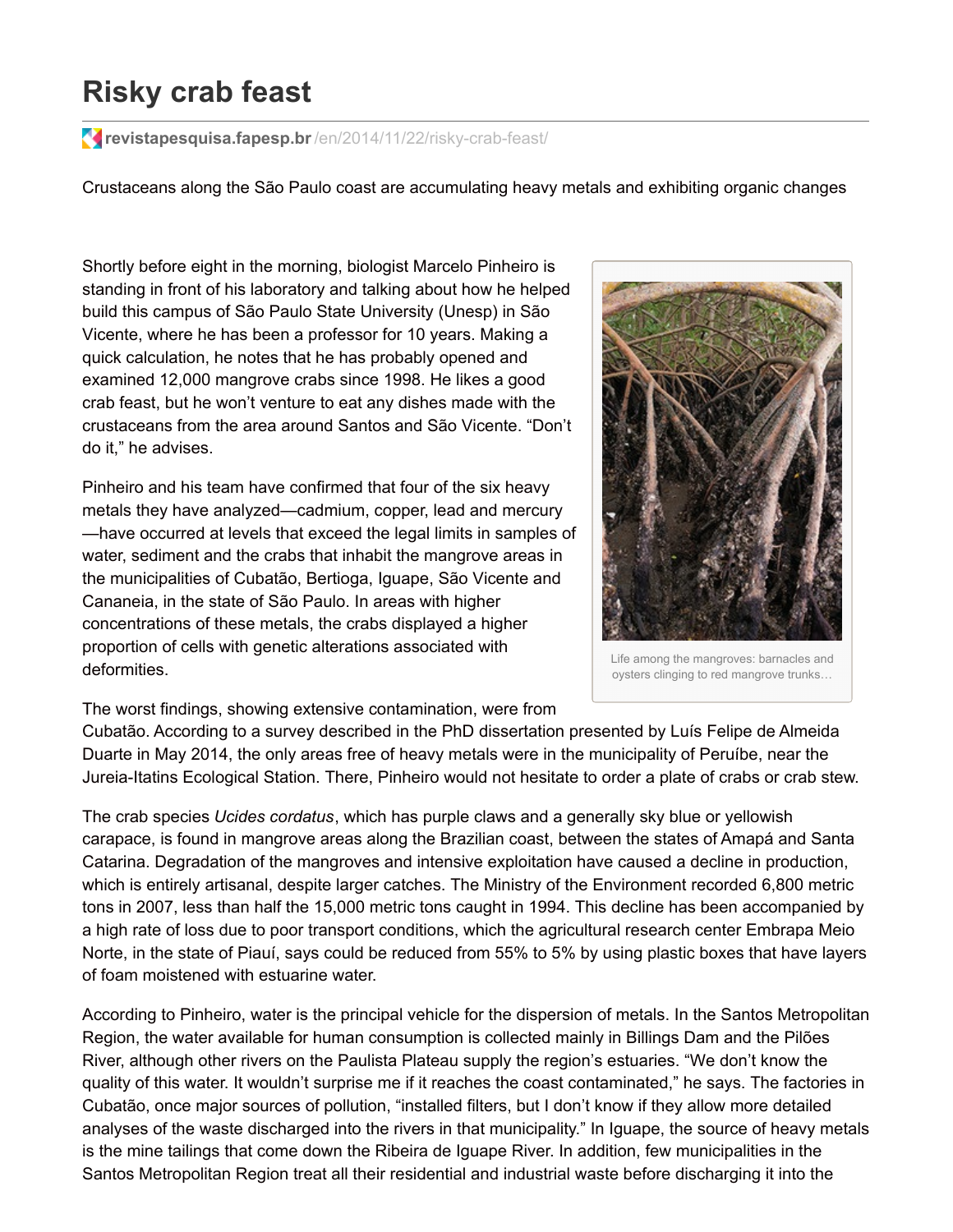ocean, and plastic packaging and other kinds of trash, including TV sets and toys, are strewn all over the mangrove areas on the nearby islands, which are protected by law from human occupation.

In Bertioga, where the Unesp team did not expect to find contaminated crabs, a possible additional source of pollution was detected. An old landfill, closed in 2011 and now covered over, could be releasing undesirable chemicals into the Itapanhaú River, the site of the three areas analyzed. "There is no longer any grease leaking out," assures Marisa Roitman, Bertioga's environmental secretary. She says that an investigation is being conducted to see if the site needs to be decontaminated. "There is no industrial activity that could have caused heavy metal pollution in Bertioga," she notes. Pinheiro says he did not have access to a survey of industries in Bertioga. In practical terms, there is



… and a mangrove crab

uncertainty about the sources of the pollution, and therefore about how to control them. "We still don't know what concentrations of heavy metals there are in the sediments in our state."

## **Contaminated nursery**

As Pinheiro sees it, uncontrolled pollution from an unknown source is changing the ecological balance of the mangrove forest, the least poetic face of the Atlantic Forest. The mangrove forest is rich and pulsating with life. It protects the coastline from erosion and acts as a nursery for fish and crustaceans. The organic matter concentrated there supplies food to 50% to 80% of the world's fish. But the area is also ugly and foul-smelling because of the large amount of organic matter mixed in with its fine sediments, to which heavy metals adhere. "Any change in pH or salinity," Pinheiro says, "triggers the release of the chemical compounds imprisoned in the sediments."

The Unesp team found that the mangrove crabs from the polluted mangroves in Cubatão have 2.6 times more cells with micronuclei—encapsulated DNA fragments—than the ones in Jureia, an unpolluted area. The more micronuclei, the more irregular the cell division, and therefore the greater the risk that the creatures will have deformities. In 2012, Pinheiro collected a very different-looking mangrove crab in Cubatão; one of its claws had five fixed fingers instead of one. Samples of hemolymph examined under a microscope indicated the possible cause of the deformity: the animal had 11 micronucleated cells in each group of 11,000 cells studied. A normal count, as found in Jureia, would be two per thousand. "We still don't know the frequency of deformities in the population, but we already know that in Cubatão it is higher than in the other areas studied. The history of pollution in the region is still the most obvious explanation," he says.

Nicholas Kriegler, a member of Pinheiro's team, is investigating the number of micronuclei in two other species of mangrove crabs: *Aratus pisonii*, which lives in trees and feeds on green leaves; and *Goniopsis cruentata*, also known by the names *maria-mulata* and *aratu*, which has a dark carapace, red legs and a more wide-ranging diet that includes smaller crabs. The preliminary data show that the frequency of alterations has remained stable: they are more common in animals in polluted areas than in the ones in preserved mangrove swamps.

Other groups of marine organisms exhibited similar alterations. In 2004 and 2005, Camilo Seabra, a professor at the Federal University of São Paulo (Unifesp) and Santa Cecília University (Unisanta), both in Santos, brought mussels (*Perna perna*) from a farm in Caraguatatuba, placed them in cages in Santos Bay and, three months later, detected signs of contamination by metals, mainly lead, zinc, mercury and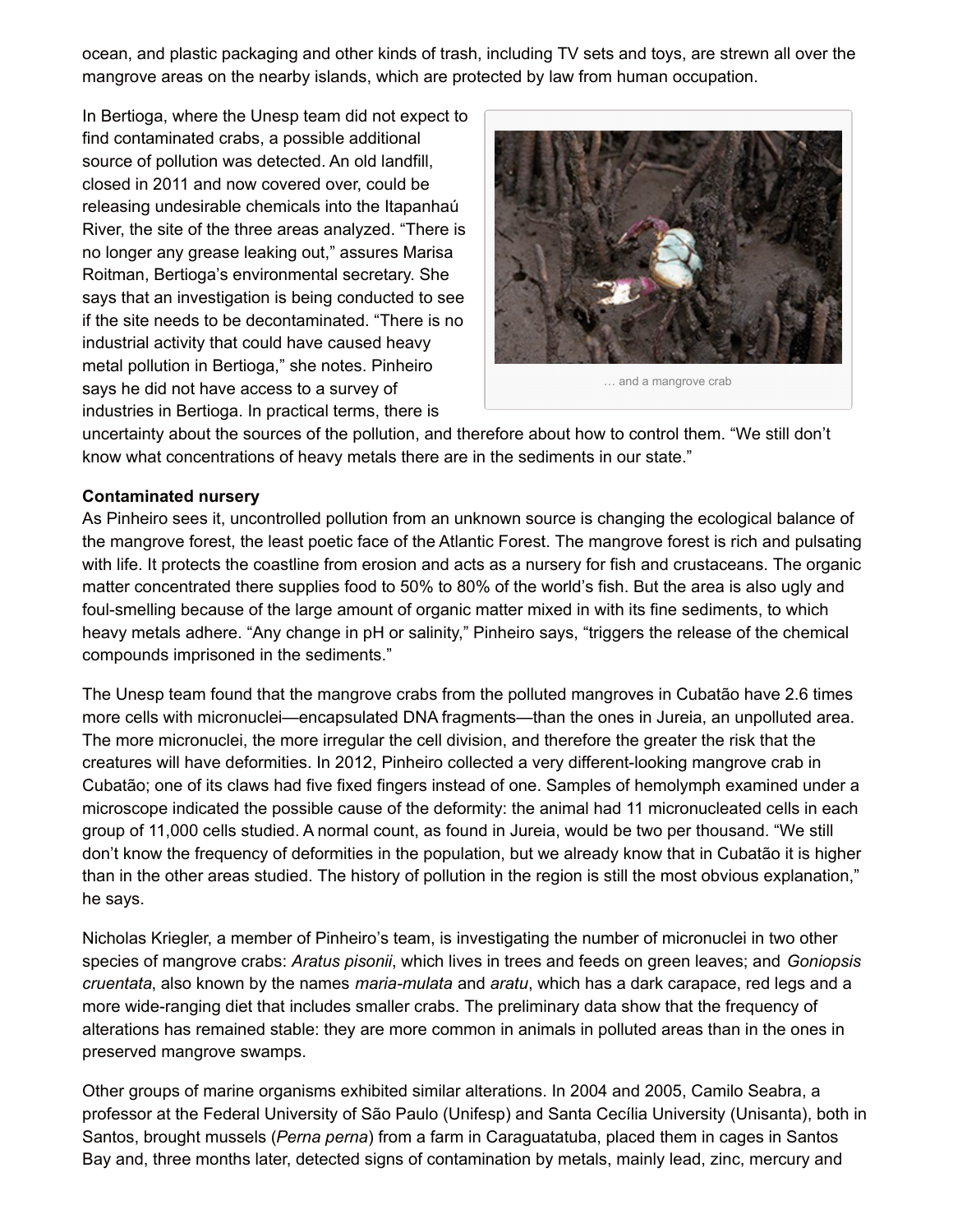chromium—the latter above the maximum recommended for human consumption. In another study,

oysters of the genus *Crassostrea* brought from a farm in Paranaguá, in the state of Paraná, exhibited more DNA alterations than normal after being kept for a month in the Santos estuary.

In snook (*Centropomus parallelus*), a locally consumed fish, he found 10 times more micronuclei than was detected in the same species in Cananeia. Partly because of this, perhaps, out of 10 snook collected in a coastal region near a residential area in São Vicente, one had a skin tumor near one of its eyes. According to Pereira, alterations like this are probably caused by the



São Paulo State

dumping of improperly treated residential and industrial waste.

The harmful changes caused by these modifications to the cells of crabs, oysters, and other shellfish and fish also mirror changes in the structures of the communities of living creatures that inhabit the mangrove forest. Environmental degradation could promote predominance for some groups of species in polluted mangrove areas, and for other groups in clean ones. Michel Angeloni, a Unesp team member, found that in mangroves in Jureia, ants of the genus *Crematogaster* are predominant, while in the mangroves in São Vicente, the foot-washing ants of the genus *Solenopsis* are the most predominant. The vegetation also appears to undergo changes. While walking through the mangroves on one of the islands in São Vicente, Pinheiro squats down to collect a bent propagule an embryo—of the genus *Rhizophora mangle*, a tree known as the red mangrove, and remarks, "This is atypical. The root should be straight."



Crab hemolymph, stained for analysis

Might the crabs also be more fragile? Pinheiro asked himself this question in 2012, when he found a onecentimeter-long parasitic crustacean (isopod) in the branquial cavity of a mangrove crab collected in São Vicente. In early October, while analyzing 15 specimens caught in Cubatão, he found that 20% of them had leeches, in this case quite small, attached to their gills. Pinheiro believes that pollution may have compromised the crabs' resistance to infestation by parasites and other organisms. In addition, diseases caused by microorganisms, such as Lethargic Crab Disease, which is caused by a fungus, have led to losses of up to 80% of production in areas such as the Northeast since the early 1990s.

Owing to either lack of time or not knowing whom to contact, the researchers seldom visit the government environmental management agencies to present their research findings, which could encourage measures designed to prevent any fall-off in the production or quality of fish and other organisms. After lengthy debate, researchers and representatives of government agencies and crab pickers have established limits for the exploitation of mangrove crabs in Brazil. Only adults with a carapace wider than six centimeters may be collected. Males and females may not be caught during the early reproductive period from October 1 to November 30, nor may females be taken during the month of December, when they spawn. Females